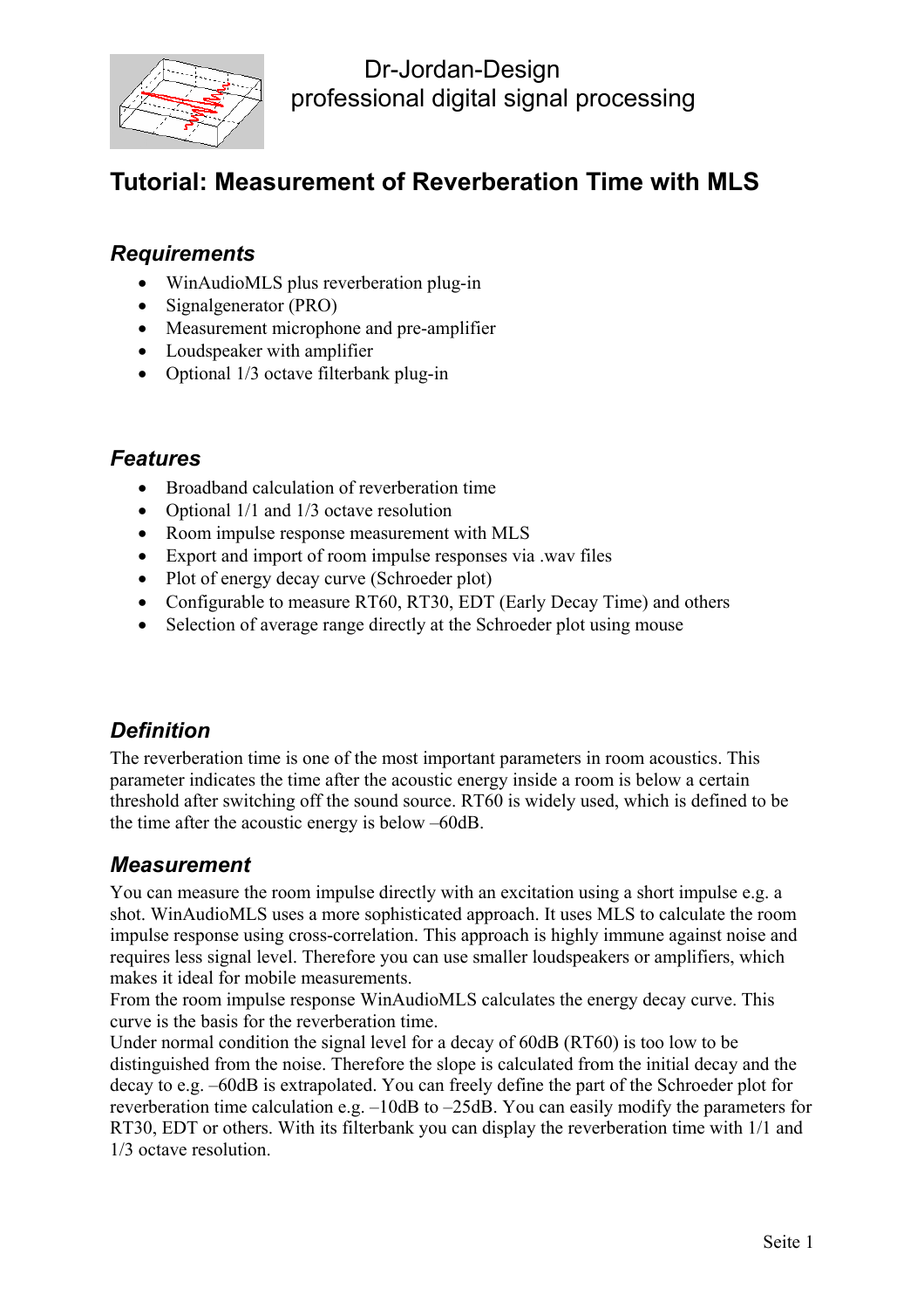

Alternatively you can calculate the reverberation time from an imported impulse response (via .wav) file.

### *Setup*

Connect the amplifier and loudspeaker to the output of the soundcard. Microphone and optional pre-amplifier must be connected to the input.

### *Procedure*

WinAudioMLS contains a rich set of features and parameters to configure a measurement. To simplify this process, we integrated wizards that use typical settings to get quick results. Experienced uses can override these default settings.

- 1. Connect all equipment
- 2. Start the signal generator using its default settings. You should here a sine with 1kHz. Please note that too high levels can easily destroy your valuable equipment.
- 3. Start the analyzer (WinAudioMLS). You should see the base frequency with a similar plot like the following



These steps are used to verify your setup. You can omit these and use the wizard directly.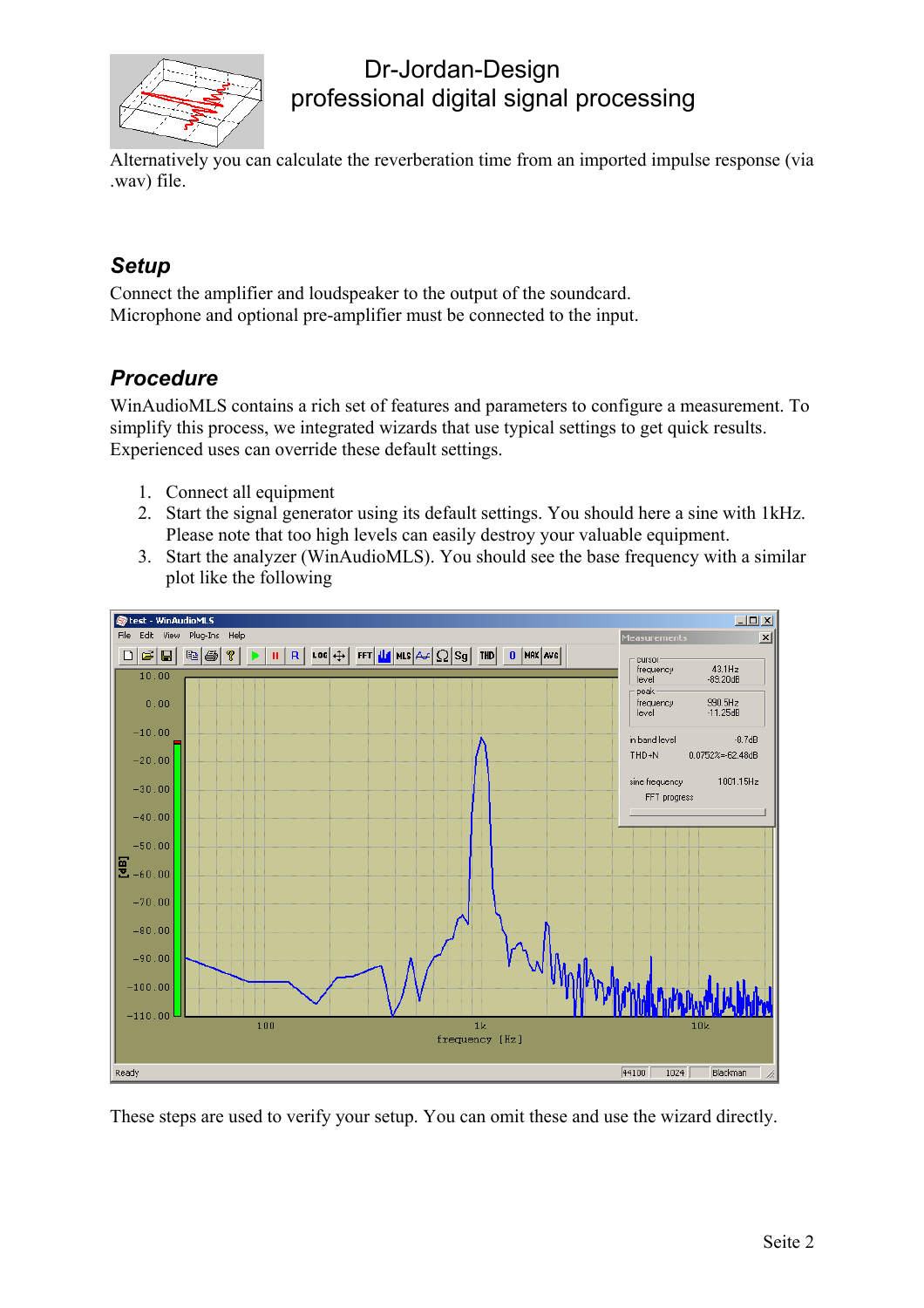

4. Start the reverberation wizard. This wizard configures both the analyzer and generator for a typical setting which is

suitable for many rooms. You will hear a signal, which is similar to noise. The analyser will show the energy decay curve and the broadband reverberation time. The measurement is correct if you see a linear decay.

## *Example*

The following picture shows the room impulse response of a small concert hall.



You can also view the frequency response.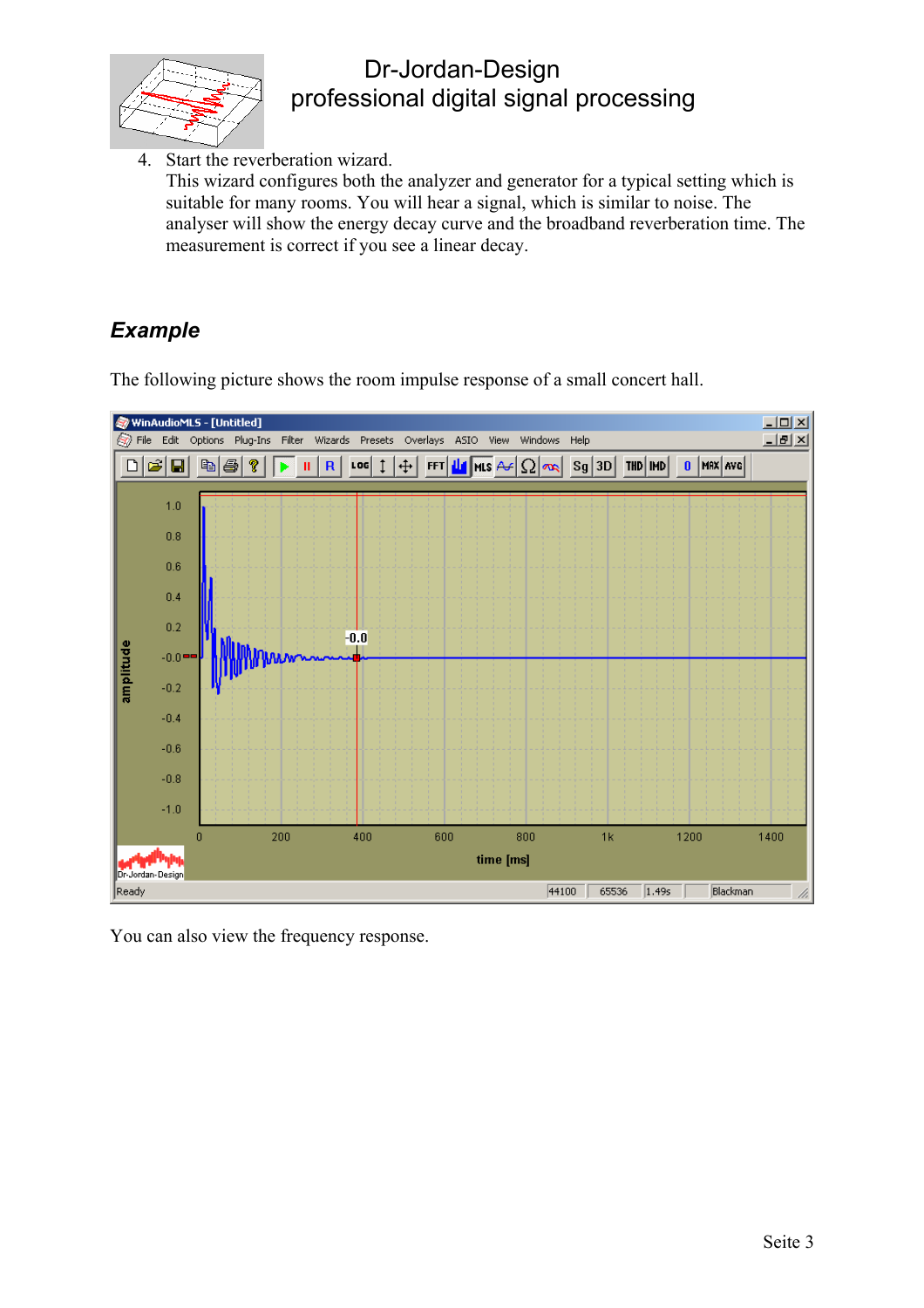



WinAudioMLS calculates the energy decay plot from the impulse response. You can clearly see the linear decay. For this example the reverberation time is 600ms.

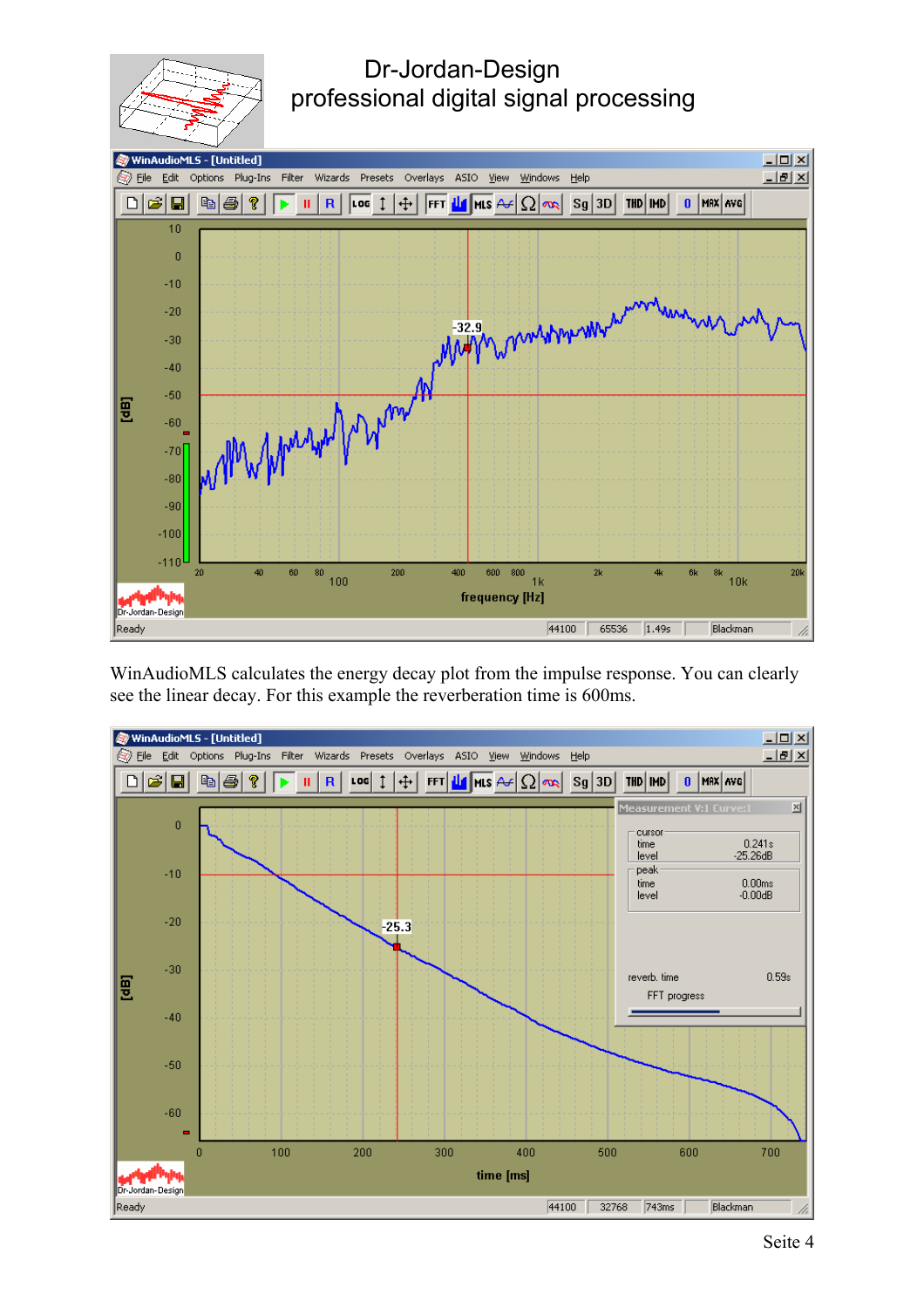

You can also plot the reverberation time with 1/1 octave or 1/3 octave resolution.



For further analysis or documentation you can view and export the measurement results (view->Show results)

| <b>Results</b>                                                                                                                                                                                                                                                                                                                                                                                               | $\vert x \vert$                       |
|--------------------------------------------------------------------------------------------------------------------------------------------------------------------------------------------------------------------------------------------------------------------------------------------------------------------------------------------------------------------------------------------------------------|---------------------------------------|
| 20.0Hz 389.28ms<br>25.0Hz 312.44ms<br>31.5Hz 199.76ms<br>40.0Hz 204.88ms<br>50.0Hz 386.71ms<br>63.0Hz 840.02ms<br>80.0Hz 486.59ms<br>100.0Hz 1021.85ms<br>125 NH <sub>Z</sub><br>2171.75ms<br>160.0Hz<br>1931.01ms<br>200.0Hz<br>1226.73ms<br>250.0Hz 939.90ms<br>315.0Hz 870.75ms<br>400.0Hz 781.11ms<br>500.0Hz 747.82ms<br>630.0Hz 627.45ms<br>800.0Hz 565.99ms<br>1000.0Hz 606.96ms<br>1250.0Hz 604.40ms | ¨öΚ<br>Cancel<br>copy to<br>Clipboard |
| 1600.0Hz 624.89ms<br>2000.0Hz 653.06ms                                                                                                                                                                                                                                                                                                                                                                       |                                       |

### *Configuration*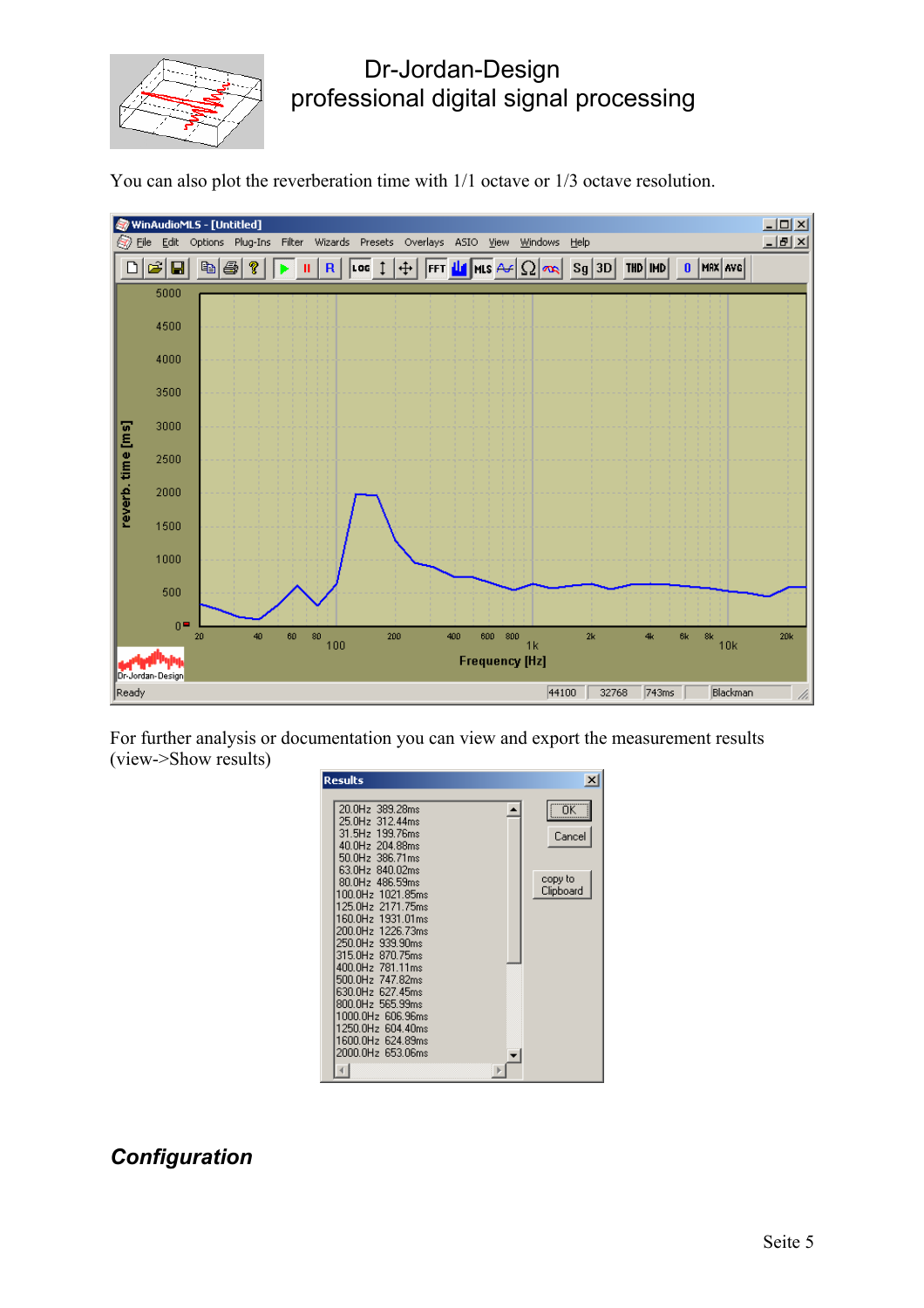

You can configure the calculation of reverberation time in a flexible way. The following picture shows the dialog box with default settings.

| <b>Reverberation properties</b> |                                      |        |  |  |  |  |  |
|---------------------------------|--------------------------------------|--------|--|--|--|--|--|
| Slope Selection<br>Start level  | l-8<br>dB (0-60)                     |        |  |  |  |  |  |
| Stop level<br>Target level      | -25<br>dB (0-60)<br>1.60<br>dB [060] |        |  |  |  |  |  |
| Average points                  | 2128<br>110                          |        |  |  |  |  |  |
|                                 | ΠK                                   | Cancel |  |  |  |  |  |

You can freely select the part of the slope for calculation with a start and stop level. In addition you can define the number of values, which will be used for averaging (linear regression).

WinAudioMLS can calculate the target value for RT60, RT30 or any other value. In this example we average 10 values from the range of –8dB to –25dB to calculate the reverberation time to –60dB.

Please note, that you can select the range of the slope graphically with the mouse directly at the decay curve.

### *Graphical selection*

You can define the area for averaging directly with the mouse. With this feature you can interactively analyse the change of reverberation time in different areas of the curve. With a double click on the graphic area you can create a measurement rectangle. This rectangle defines the start and stop level. You can move or resize it with the mouse. WinAudioMLS automatically updates the reverberation time.

The following example shows a selection between –10dB and –40dB.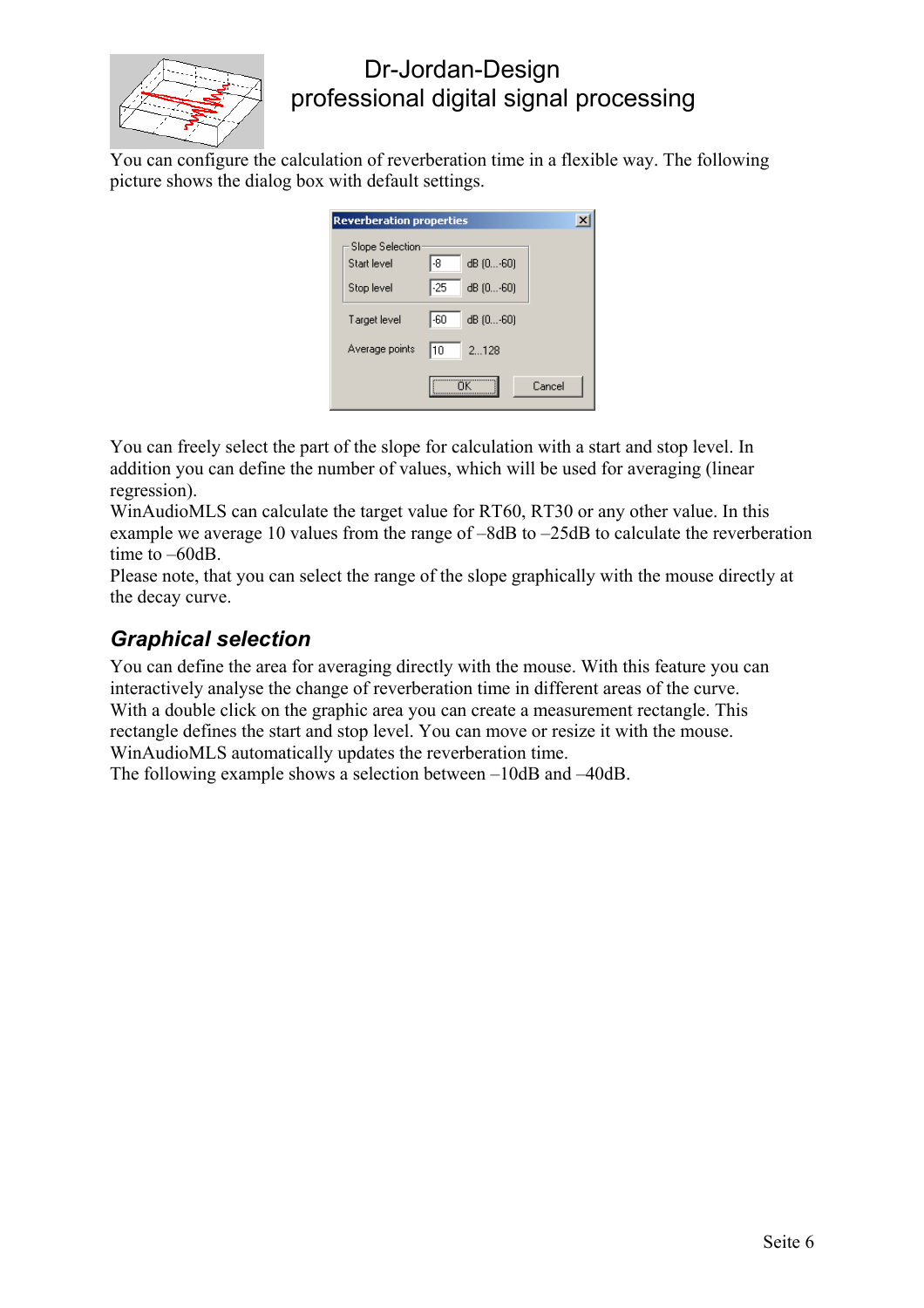



The rectangle defines the start and stop level. These values are transferred to the configuration dialog box.

| <b>Reverberation properties</b>              |         |                                  |  |        |  |  |  |
|----------------------------------------------|---------|----------------------------------|--|--------|--|--|--|
| Slope Selection<br>Start level<br>Stop level | $-.992$ | dB (0-60)<br>$-40.09$ dB $(060)$ |  |        |  |  |  |
| Target level                                 | 1-60    | $dB$ $(060)$                     |  |        |  |  |  |
| Average points                               | 110     | 2128                             |  |        |  |  |  |
|                                              |         | <b>OK</b>                        |  | Cancel |  |  |  |

#### *Notes*

For automatic adjustment of the signal generator you will need the PRO version. A graphical plot of the reverberation time with 1/3 octave resolution requires the filterbank plug-in.